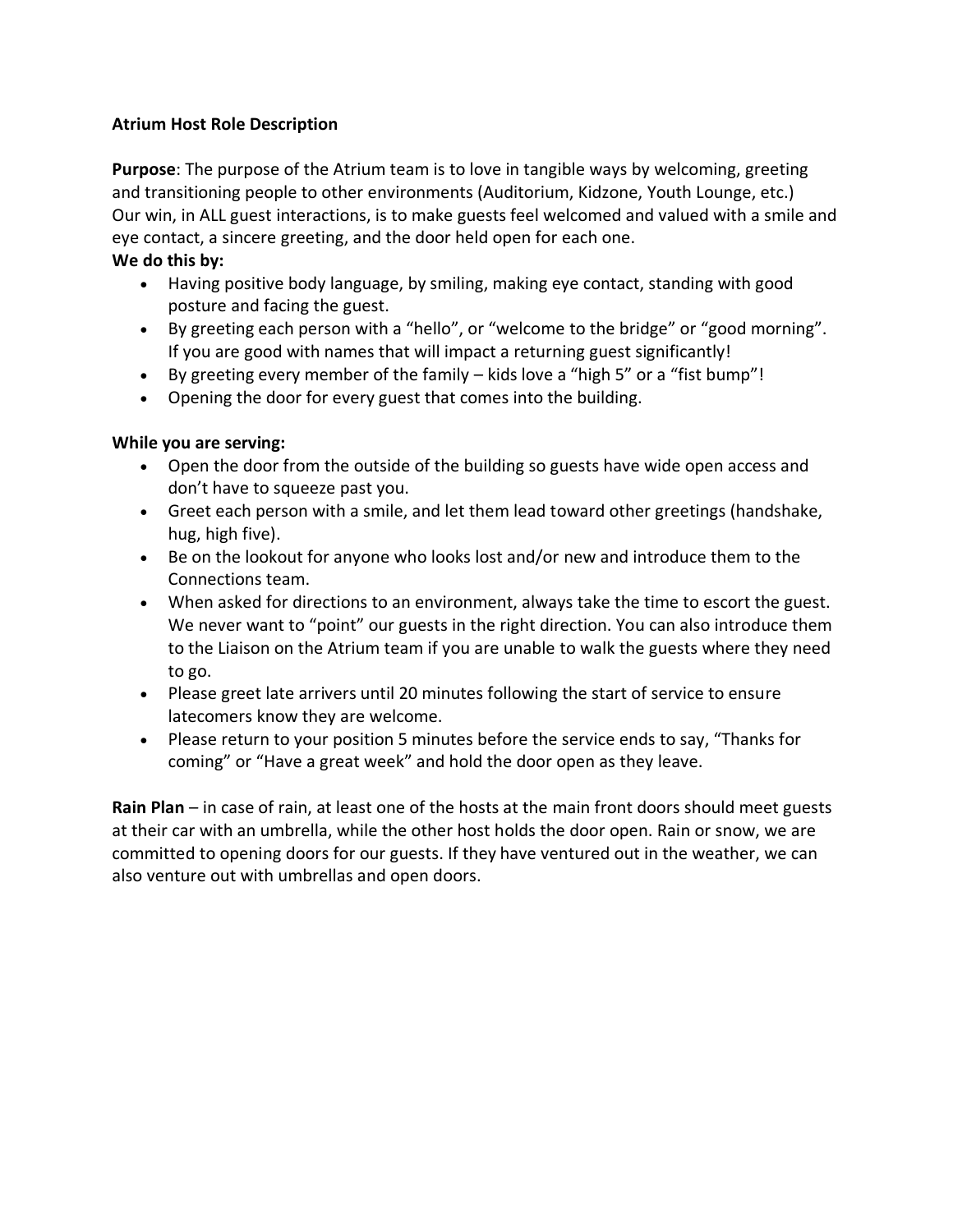### **Atrium Host- Liaison Role Description**

**Purpose:** to demonstrate love in a tangible way by identifying and welcoming newcomers, personally transitioning them to the Connection Center and other environments, and "wowing" them with attentiveness and hospitality.

### **How We Do This:**

- Be on the lookout for first-time guests people who don't look comfortable or who have the "Where do I go?" look on their faces.
- Engage in conversation with first-time guests and take them exactly where they need to go while giving them the appropriate information for each environment or for the church as a whole.
- Inform them of the café, the free tea and coffee, and invite them to take one into service with them.
- Personalize how you serve them in any way possible.

### **While you are serving:**

- Please stay at your position until 20 minutes into the service. Please refrain from talking to friends or other volunteers as you will miss the people walking by. People move quickly in this area!
- When you meet first-time guests, offer them a Connection Card escort them to the Connection Center team. If it happens before 9:15am service ask them to fill it out during service and find them after service to take them to the Connection Center.
- Communicate with another Atrium Host if you are leaving your position to take someone to another area so that they can watch for first-time guests while you are gone.
- Collaborate with Connections Team to ensure all newcomers are approached and supported.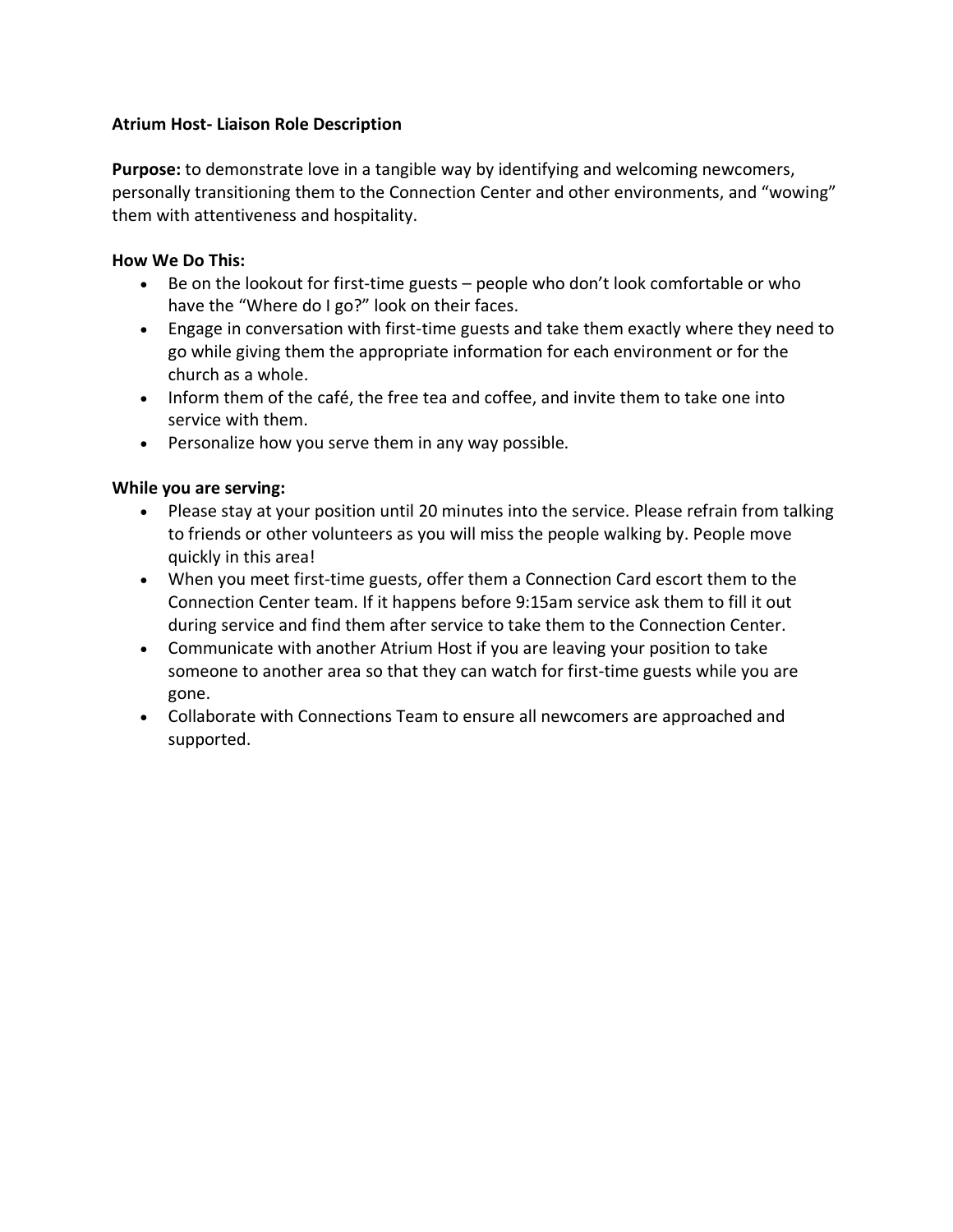## **Auditorium Host Role Description**

**Purpose:** The purpose of the Auditorium team is to give the guests our attention, including a warm welcome and an orderly, distraction free worship experience, through greeting, seating and facilitating service elements.

Our win, in ALL guest interactions, is to demonstrate love in a tangible way by giving the guests our full attention in our body language and welcome, opening doors as they arrive and depart throughout the service, and seating guests as they arrive.

### **We do this by:**

- Welcoming guests with positive body language (smiling, good posture, facing the guest, attentive) as they walk into the auditorium.
- All guests both entering and leaving the auditorium will have the door opened for them. No guest should open a door for themselves.
- Ten minutes before service starts and as service is going, auditorium hosts will personally help guests find a seat. Some will not want you to, but please do anyway! This is a way of maintaining a distraction free environment both for the guests being seated and for those on the platform.

### **While you are serving:**

- Remember to face the guests entering the auditorium which means facing away from the stage
- One host will remain outside the main auditorium doors until 20 minutes into the service, handing the guest a bulletin and opening the door for them to enter.
- There will always be a host right inside the door, facing the guest and ready to usher them to a seat.
- Seat guests in the front sections first, and early into the service. Have an idea of seats that are available at any given time in your section.
- Keep the reserved seats for those they are reserved for.
- Seat guests with small children away from the front (with the exception of baby dedications)
- Once the message has started, do not seat guests at the front.
- One host will remain at each door throughout the service to hold the doors for those leaving the service, or any latecomers arriving.
- If guests have gathered along the back wall, quietly walk them to available seats.
- As the service ends, doors are opened and all guests are released with a "Thanks for coming" or "Have a great week".
- Please assist in cleaning up the auditorium post-service and take any lost and found items to the Info Centre.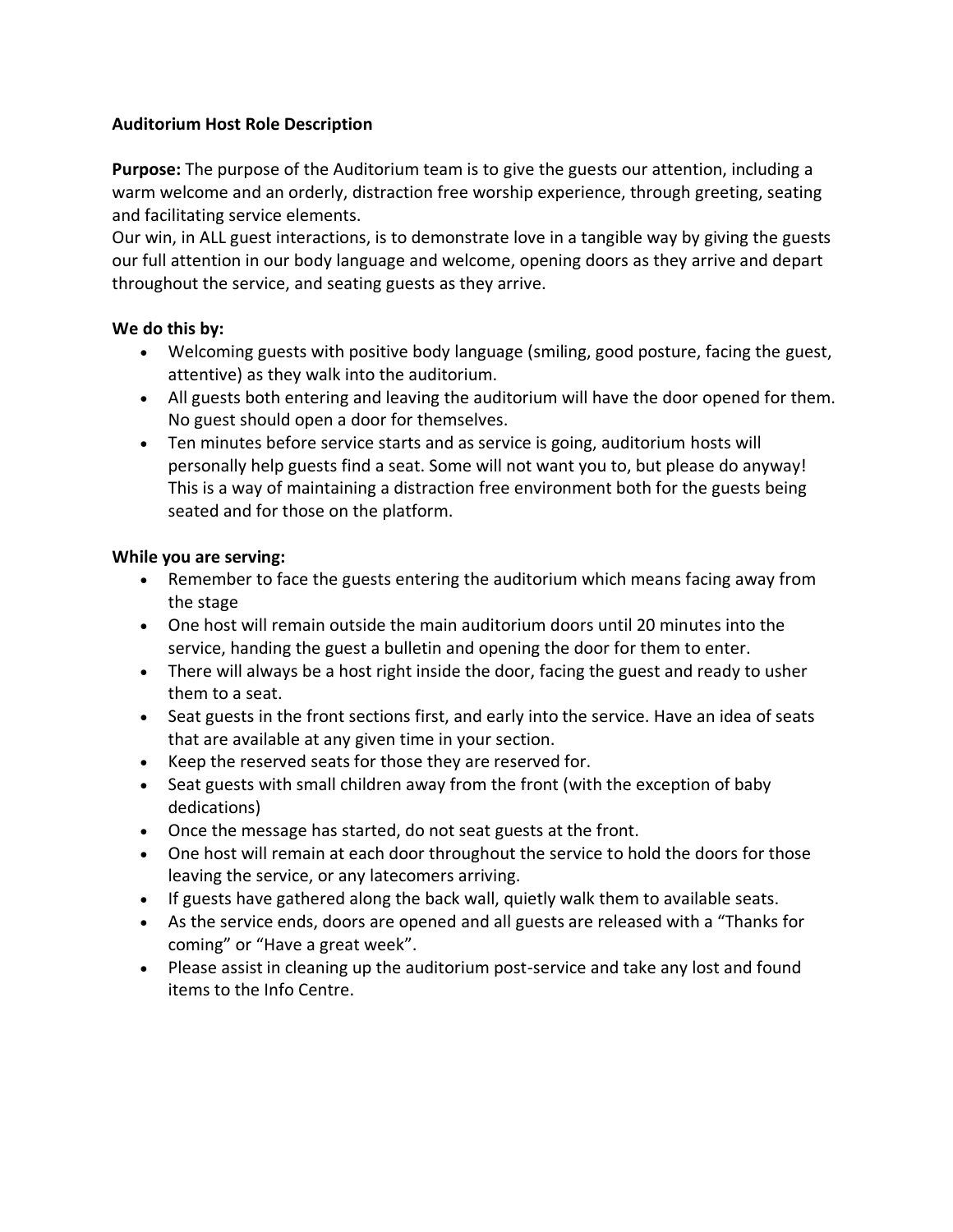## **Hub Café Host Role Description**

**Purpose:** The purpose of the Hub Café team is to create an environment where warmth and hospitality are experienced as people gather in a casual, friendly atmosphere. To engage with our guests and individuals who use the café including offering support, free samples and open conversation.

Our win, in ALL guest interactions, is to demonstrate love in a tangible way by making guests feel welcomed and valued with a smile and eye contact, a sincere greeting, and an introduction and short conversation.

## **We do this by:**

- Having positive body language by smiling, making eye contact, standing with good posture.
- Tasks never taking priority over people.
- By greeting each person with a "Hello" or "Good Morning" and "How may I help you? If you are good with names, that will impact a returning guest significantly!
- Introducing yourself and initiating a conversation with a first time guest presenting a Hub coupon. "Is this your first time here?" "How did you hear about the bridge"?
- Always thanking each person for coming, and inviting them back again.

### **While you are serving:**

- Arrive in time to prepare or refill the food / beverages, so you can be attentive to the guests when they arrive.
- When asked for directions to an environment, always take the time to escort the guest. We never want to "point" our guests in the right direction.
- If you see someone alone, greet them and have a short conversation. Connect them to someone if possible.
- Be on the lookout for anyone who looks lost and ask if you can assist them. Limit conversations with friends or other volunteers to those times that there are not many guests present. Please, never let the guest think that they might be interrupting your private conversation.
- Arrange the food and beverage areas attractively.
- Refill during slow times so you can be attentive to the guest during the busy times.
- Maintain cleanliness of serving and eating areas. Leave the Hub clean and orderly following each shift.
- Know the policies and procedures for good handling and safety.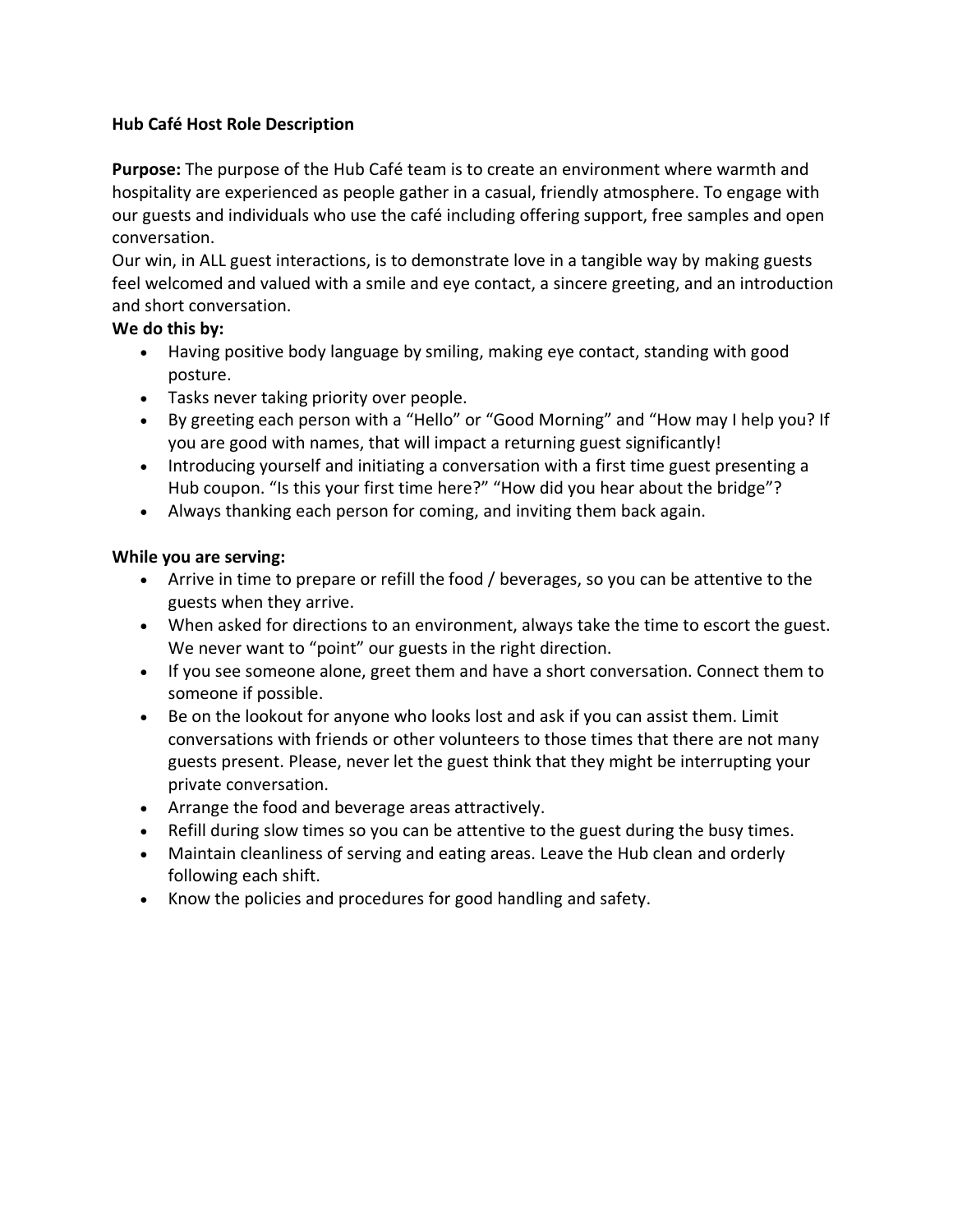## **Parking Host Role Description:**

**Purpose:** The purpose of the Parking Hosts Team is twofold. We want our guests and visitors to feel welcome from the moment they enter the parking lot. A warm and friendly greeting even when people are in their car can make a great impression. We also have hosts to maintain the safety of our parking lot, and ensure people are directed to overflow parking when necessary, and pedestrians remain safe.

## **We do this by:**

- Welcoming all guests and people with enthusiasm and friendliness.
- Using signs (greeting signs) to welcome people when necessary
- Put out directional signs
- Identifying new people through the identified process and ensure they have been welcomed, engaged and directed
- Managing the flow of traffic by ushering cars into spaces in a safe and feasible manner when necessary
- Protecting the safety of our pedestrians by ensuring correct flow of pedestrians, and cars
- Assisting people who need help such as mothers with babies in carriers, or elderly people
- If weather is bad, provide umbrellas and any other coverage available as people enter the building (Atrium Hosts can assist)
- Providing easy access from the parking lot to the church building, ensuring ways are clear and safe (from weather conditions)
- Identifying potential problem areas in the parking lot and inform Parking Ministry Leader

## **While Serving:**

- Set up any directional and/or parking signs
- Be visible to people driving in
- Engage new people by welcoming them and directing them to Atrium Hosts
- Attentive to people and situations in the parking lot
- Have your vest on and in position in the parking lot 30 minutes before service and 20 minutes after service has started
- Dress appropriately to the weather